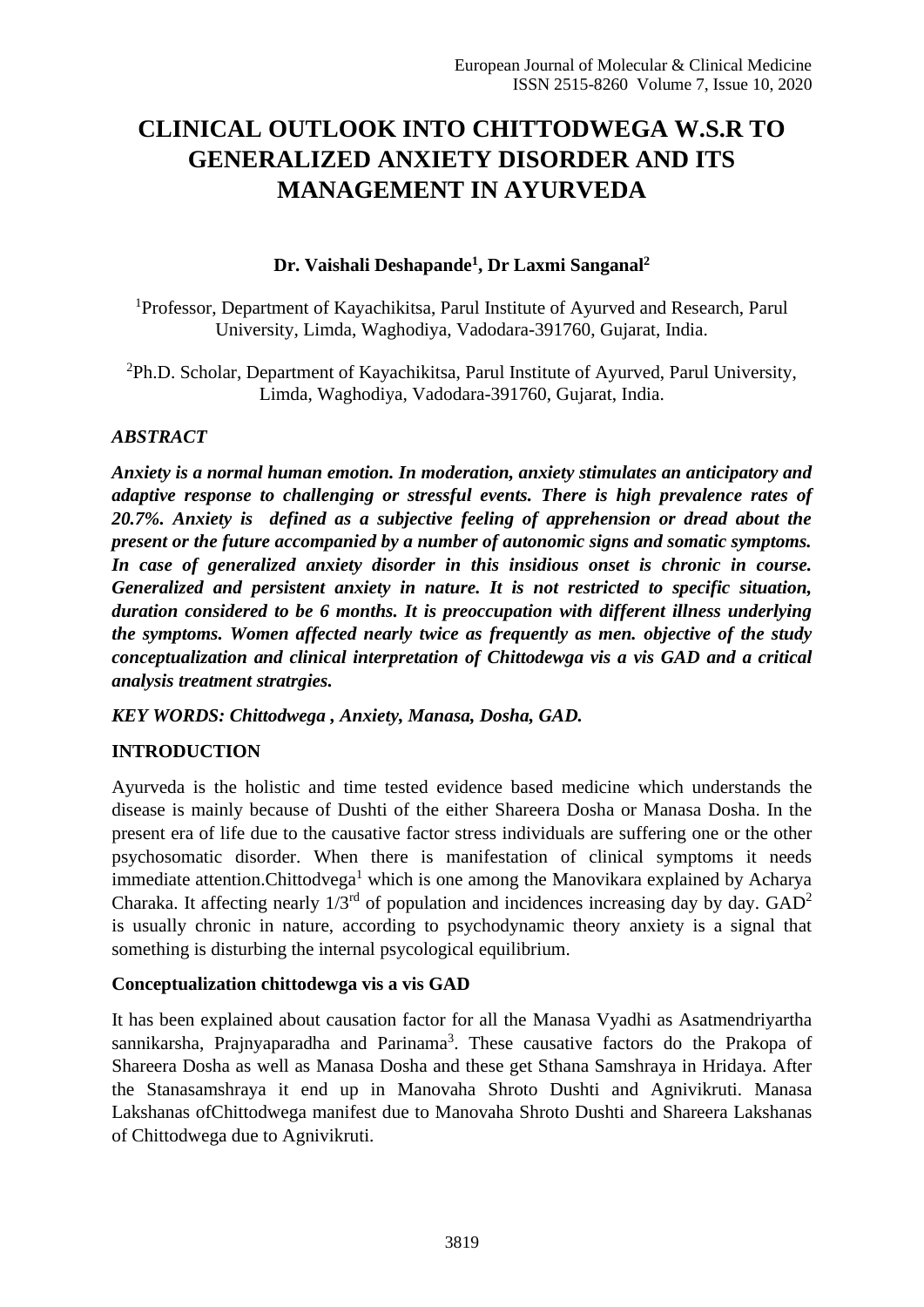Chitta refers to mind and Udvega is to be anxious. Chittodwega is anxious state of mind. Trividha karana explained for the manifestation of of Chittodewga are Asatmendriyartha Samyoga, Prajnyaparadha and Parinama. Due to the Nidana Manasa Dosha<sup>4</sup>(Raja and Tama) Prakopa and Shareera Dosha(Vata,Pitta, Kapha) Prakopa taken place,vitiated Dosha gets Sthanasamshraya in Hridayaa and does the Manovaha Shroto Dushti manifest Manasa Lakshana Chittodwega.

TheShareera Lakshana(manifested like Bhrama(giddiness), Glani (fatigueness),Timira Darshana(fainting), Kampa(tremors),Bala Bhramsha(weakness), Alasya(lassitude), Trishna(excessive thirst), Angamarda(aching muscles).

The Manasa Lakshanas like Bhaya(fear),Shoka(grief), Sammoha(confusion),Dainya(grief),Udvega (anxiety), Nidra Bhramsha(insomnia),Bibheti(fearfull anticipation).Vyathithendriya(disturbed sensory faculty).

## **Autonomic symptoms**

| Cardiovascular system |  | Hridrava- palpitation |  |
|-----------------------|--|-----------------------|--|
|-----------------------|--|-----------------------|--|

Hridgraha – constriction or discomfort in chest

Gastrointestinal system-Anaha- excessive flatulence

Shakrudgraha- constipation

Arochaka- anorexia

Avipaka-indigestion

Respiratory system- Ucchvashasya adhikyam- hyperventilation

Genito urinary- kleebata- loss of libido

Based on the signs and symptoms of patient along with ICD -10.F41.1 criteria diagnosis of GAD is done<sup>5</sup>. Hamilton's anxiety rating scale<sup>6</sup> is used for the assessment of patient's condition after undergoing treatment protocols.

#### **Critical analysis of treatment strategies**

# **Aspects of Ayurveda medicine**

It includesTrividha Chikitsa<sup>7</sup> (Daiva VyapashrayaYukti Vyapashraya,Satwavajaya Chikitsa,) Yogasana, Pranayama, Shodhana,Shamana and many. In context of Ayurveda Samhita. In compare with modern medicine of mental health there is CBT (cognitive behavioral therapy)<sup>8</sup> music therapy and many has been explained.

#### **Mantra chikitsa**

Mantra is like sacred words, which has spiritual potency. For example, gayatri mantra an alpha activity in brain can be seen during mantra chanting.

#### **Satwavajaya chikitsa**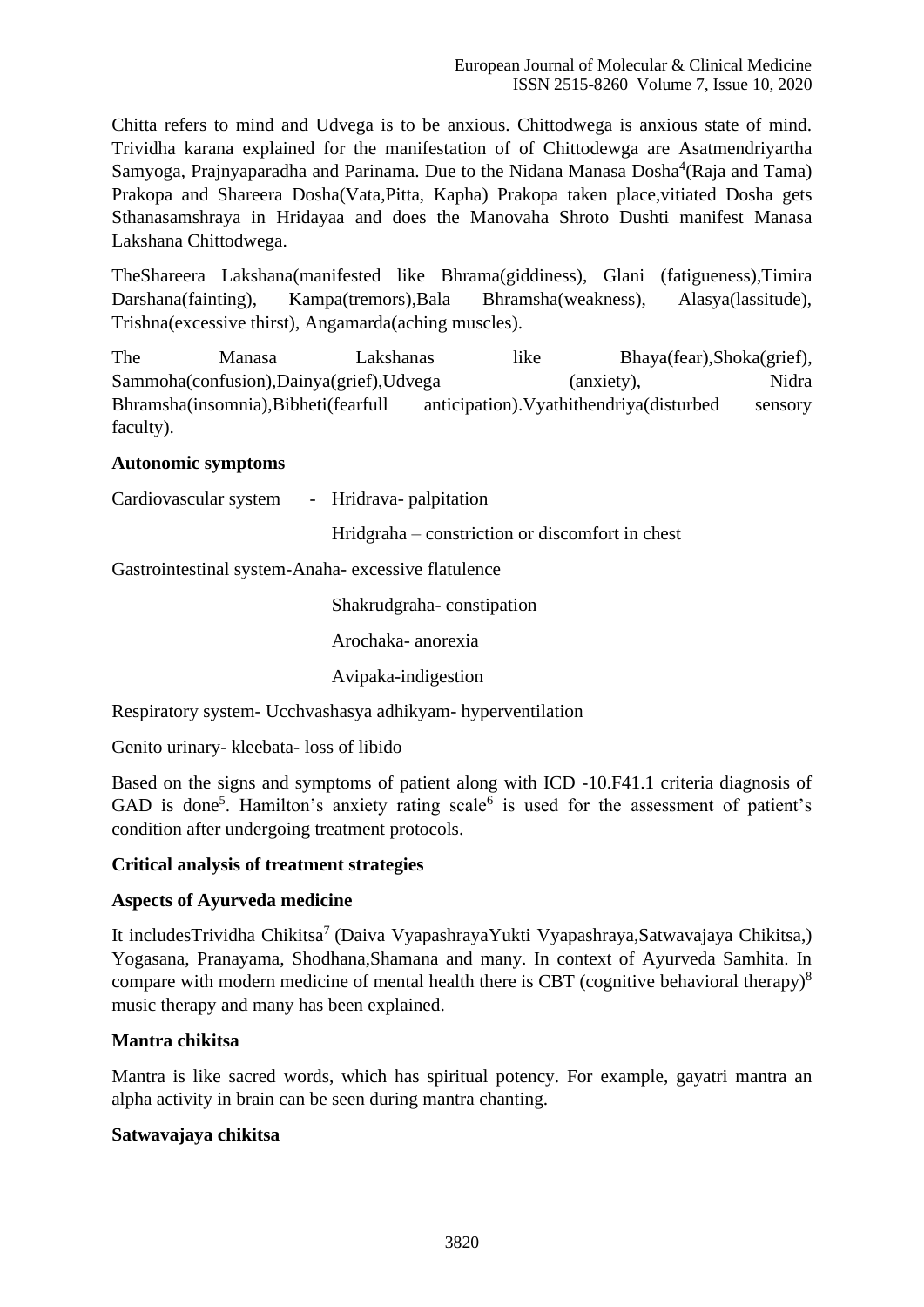Type of treatment modalityby which having control over ones Satwa or winning over ones Satwa. Controlling mind from unwholesome objects. It includes Arthas are Chintya-thinking, Vicharya-consideration, Dhya-reasoning, Dhyeya-concentration, Sankalpa- determination.<sup>9</sup> Ahitas refers to Atiyoga, Mithya yoga and Heena yoga of Indriyas. It mainly focuses on the intelligence, consciousness, memory and spiritual aspects of the affected individuals.

## **Yogasana and Pranayama**

It attains the union of mind- body-spirit through the practice of Asanas. It keeps the mind healthy and strong also reduces stress and promote relaxation.Yogasana decreases sympathetic activity and increases parasympathetic tone.it helps in increasing serotonin level. Brain GABA levels increase by 27% after a 1 hour of Yogasanas practice in experienced practitioners.Pranayama brings harmony between the body, mind and spirit making one physically, mentally and spiritually strong. It enhances the cognitive performance. It stimulates vagus nerve, activation of the parasympathetic nervous system.

## **Shodhana and Shamana Chikitsa**

Shodhana- (purification treatment)- it is a process of removing toxins from the body. Importance of Shodhana Chikitsa Charaka Acharya gives beautiful example, consider an unwanted tree, it cannot be destroyed by just destroying its branches .to destroy it completely, the destruction should be done at its root, the same case with the disease<sup>10</sup>. In shodhana karma Snehapana advised for example Brahmi grita,Kalyanaka grita,Shatavari grita and many followed by Basti karma, Nasya karama with Jyothishmati taila, Ksheera bala taila, Kalyanaka grita.

Shamana-(alleviating treatment)- It helps on altering the body disease balance through the administration of the right combination of the medications. It plays a supplementary role the approach helps in purification and improves the overall health of the body.Avaleha used are Ashwagnadha rasayana,Shatvari rasayana and more, Tailas like Brahmi taila, Sarshapa taila and more, Asavarishta like Saraswatarishta, Ashwagandarishta, Draksharishta and many, administration of grita like Brahmi grita, Ashwagandha grita,Kalyanaka grita and many more.

# **Aspects of allopathy medicine**

CBT, Relaxation techniques, music therapy and many more

CBT- cognitive behavioral therapy- thinking about thinking, the knowledge and regulation of one's own cognitive process. The main role of CBT in an anxiety disorder is an awareness of present experiences with acceptance. In this therapy direct explanation of the symptoms and disorder to the patient and the family. This therapy corrects the cognitive distortions and helps to overcome from the disease. It reduces psychological and autonomic symptoms and other comorbid conditions. Along with these actions it improves occupational and social functioning.

#### **Relaxation techniques**

These have been found to have the opposite effect on the body by improving the relaxation response, lowering heart rate, reducing bodily tensions, decreasing negative thoughts, boosting self-esteem and problem solving skills. Few techniques had been explained those are – deep breathing exercises, visualization, progressive muscle relaxation, music therapy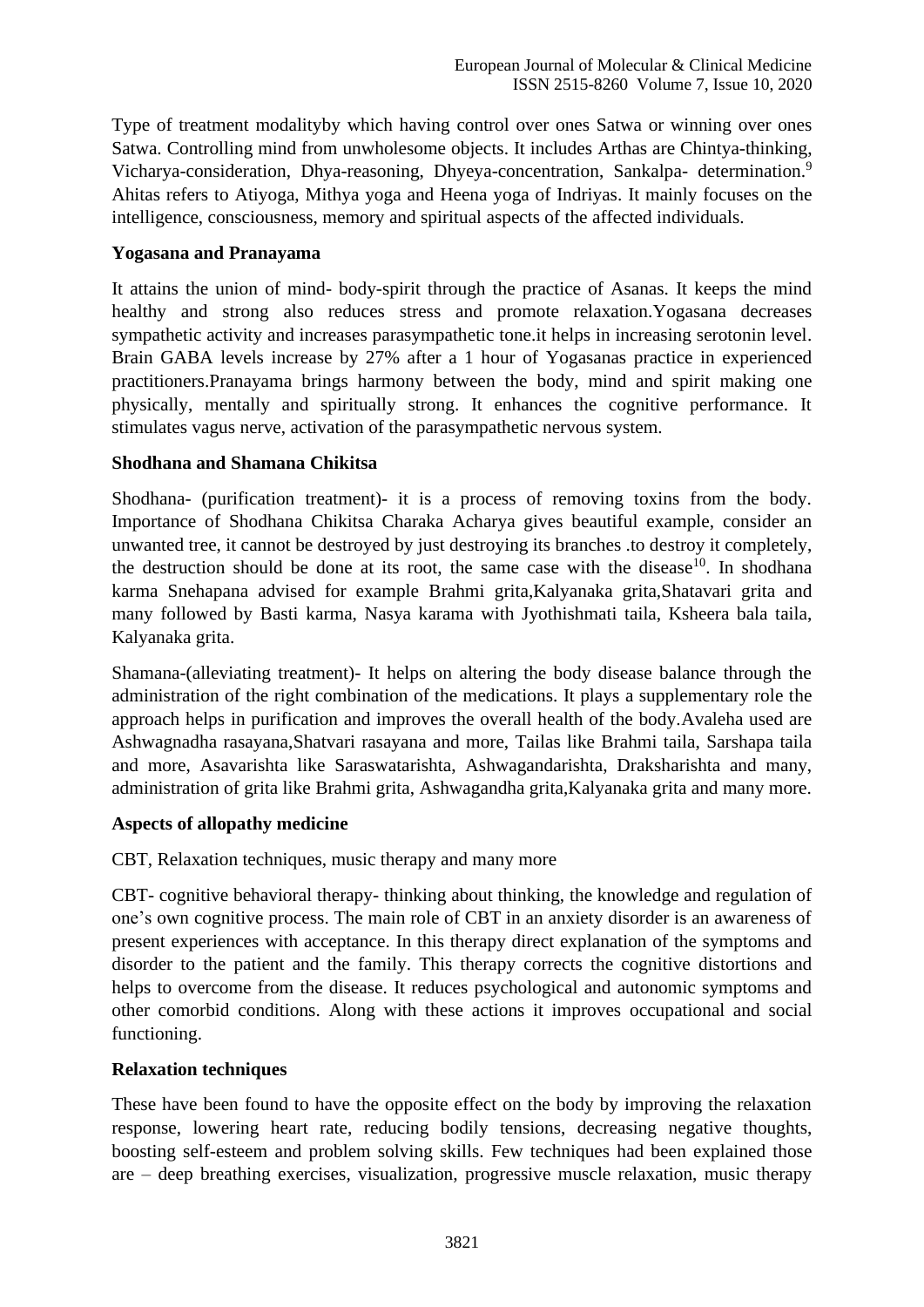and many more. deep breathing technique does the clearing mind and helping you to control the rhythm of breath. Visualization of the peaceful mental images helps the individual maintain calmness of mind and body. Music therapy is a symbolic process of intervention where in the therapist helps the client to achieve the health. Using musical experiences and the relationships that develop through them as dynamic forces of change. Benefits of music therapy is enhancing memory, alleviates pain, promotes wellness, manage stress and also improve communication.

## **DISCUSSION**

Chittodvega become life threatening disorder to mankind when it left untreated and ignored.Here I am going to discuss on the part of Mantra, Pranayama ,Satwavajaya chikitsa and more its importence. The word Mantra it has effect on thought process. It deepens the faculties of intuition, spiritual strength, happiness, increases concentration, memory, logical thinking. According to Sanskrit scholar Thomas- Ashley farad, mantras are energy based sounds that create thought energy waves. When we talk about pranayama only thing strikes to mind is systematic breathing. This kind of systemic breathing has the power to eliminate physical as well as mental disorders. Many scientific research study shown results on weight loss, improves digestion, improves concentration, also act as a stress reliver and more. About Satwavajaya Chikitsa in this main goal is to improves the Satva guna in order to correct the inequillibruim state of Raja and Tama Dosha. As per scientific study effectiveness of Satvavajaya chikitsa is more compared to other treatment protocols, because here direct approach of physician to patient taken place for the betterment of individual health.During the explanation of Chittodvega classical text explained that both Shareera Dosha(Vata mainly) and Manasa Dosha (Raja mainly) plays an important role. Hence Chikitsa adopted here should affect both vitiated kind of Dosha from the root level of the disease.Research suggest that anxiety disorders are often more chronic than other common mental health disorders. Hence exploring presenting problems and concerns has to be done. The emotions present in the anxiety disorder range from simple nervousness to high intense if terror. anxiety disorders occur about twice as often in females as males and generally begin during childhood.

# **CONCLUSION**

The main goal of Chikitsa is to bring normalcy of Vitiated Doshas which are prime factor for manifestation of Vyadhi.Chittodvega synonym used for GAD. vata and rajas is identified as the main Dosha in Chittodvega. According to Roga and Rogi bala treatment has to be planned. Prasanna Atma Indriya<sup>11</sup>Mana should be the outcome measure.Anxiety is an emotional state that includes feelings of apprehension, stress, nervousness and worry accompanied by worry arousal. Anxiousness is a cardinal feature of almost all psychiatric disorders. Treatment methods or medicines used must be cost effective, very safe and make sure of easily availability.

#### **REFFERENCES**

1. Charaka samhita of Agnivesha revised by Charaka and Dridhabala with the Ayurveda-Dipika commentary of Chakrapanidutta, edited by Vaidya Yadavji Trikamji Acharya. Choukambha Sanskrit Sansthan. Varanasi reprint edition 2004 Vimana Sthana chapter 6 slokas 5 page 252